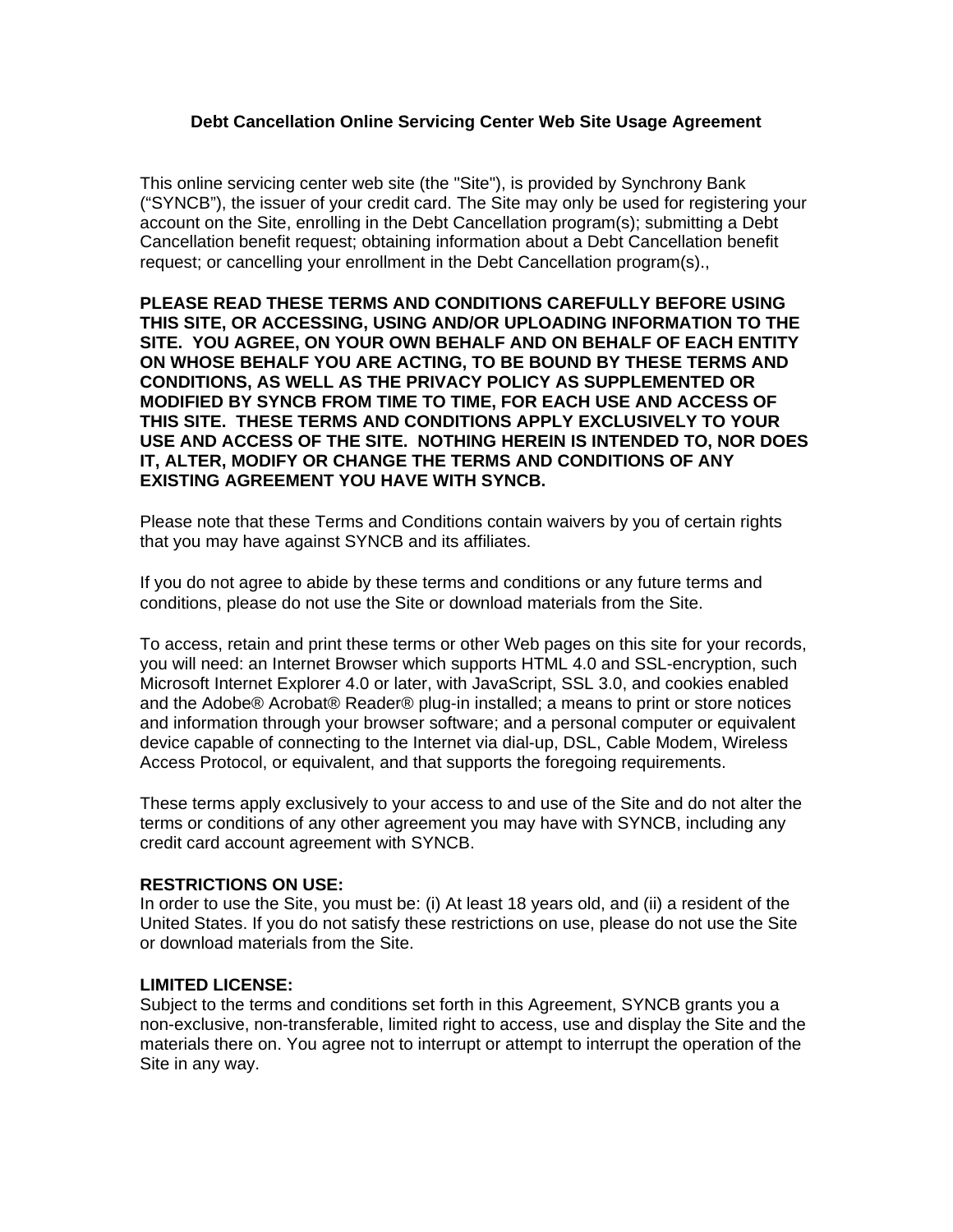SYNCB authorizes you to view and download the information ("Materials") at the Site for your personal, non-commercial use. This authorization is not a transfer of title in the Materials and copies of the Materials is subject to the following restrictions:

- You must retain, on all copies of the Materials downloaded, all copyright and other proprietary notices contained in the Materials
- You may not modify the Materials in any way or reproduce or publicly display, perform, or distribute or otherwise use them for any public or commercial purpose, and
- You must not transfer the Materials to any other person.

**Copyrights**. You agree to abide by all additional restrictions displayed on the Site as it may be updated from time to time. The Site, including all Materials, is copyrighted and protected by worldwide copyright laws and treaty provisions. You agree to comply with all copyright laws worldwide in your use of the Site and to prevent any unauthorized copying of the Materials. Except as expressly provided herein, SYNCB does not grant any express or implied right to you under any patents, trademarks, copyrights or trade secret information.

**Trademarks**. All trademarks on this Site are either trademarks or registered trademarks of SYNCB or its affiliates or licensors and may not be copied, imitated or used, in whole or in part, without our prior written permission. Page headers, custom graphics, button icons, and scripts are service marks, trademarks and/or trade dress of this Site and may not be copied, imitated or used, in whole or in part, without our prior written permission.

# **USER CONDUCT:**

In using the Site, you agree:

- Not to disrupt or interfere with the security of, or otherwise abuse, the Site, or any services, system resources, accounts, servers or networks connected to or accessible through the Site or affiliated or linked web sites;
- Not to disrupt or interfere with any other user's enjoyment of the Site or affiliated or linked Sites;
- Not to upload, post or otherwise transmit through or on the Site any viruses or other harmful, disruptive or destructive files;
- Not to use or attempt to use or access another person's account or personal information, or create or use a false identity on the Site;
- Not to attempt to obtain unauthorized access to the Site or portions of the Site which are restricted from general access; and
- Not to use any robot, spider or other automatic device, or manual process to monitor, extract, collect, harvest or copy the web pages or any data or data fields contained at the site including, but not limited to, personally identifiable information of any other user of the site, or the names of customers of SYNCB or its affiliates.

SYNCB MAY MAKE CHANGES TO THE SITE, THE MATERIALS AND THE PRODUCTS, PROGRAMS, SERVICES OR PRICES (IF ANY) DESCRIBED IN THE SITE AT ANY TIME WITHOUT NOTICE.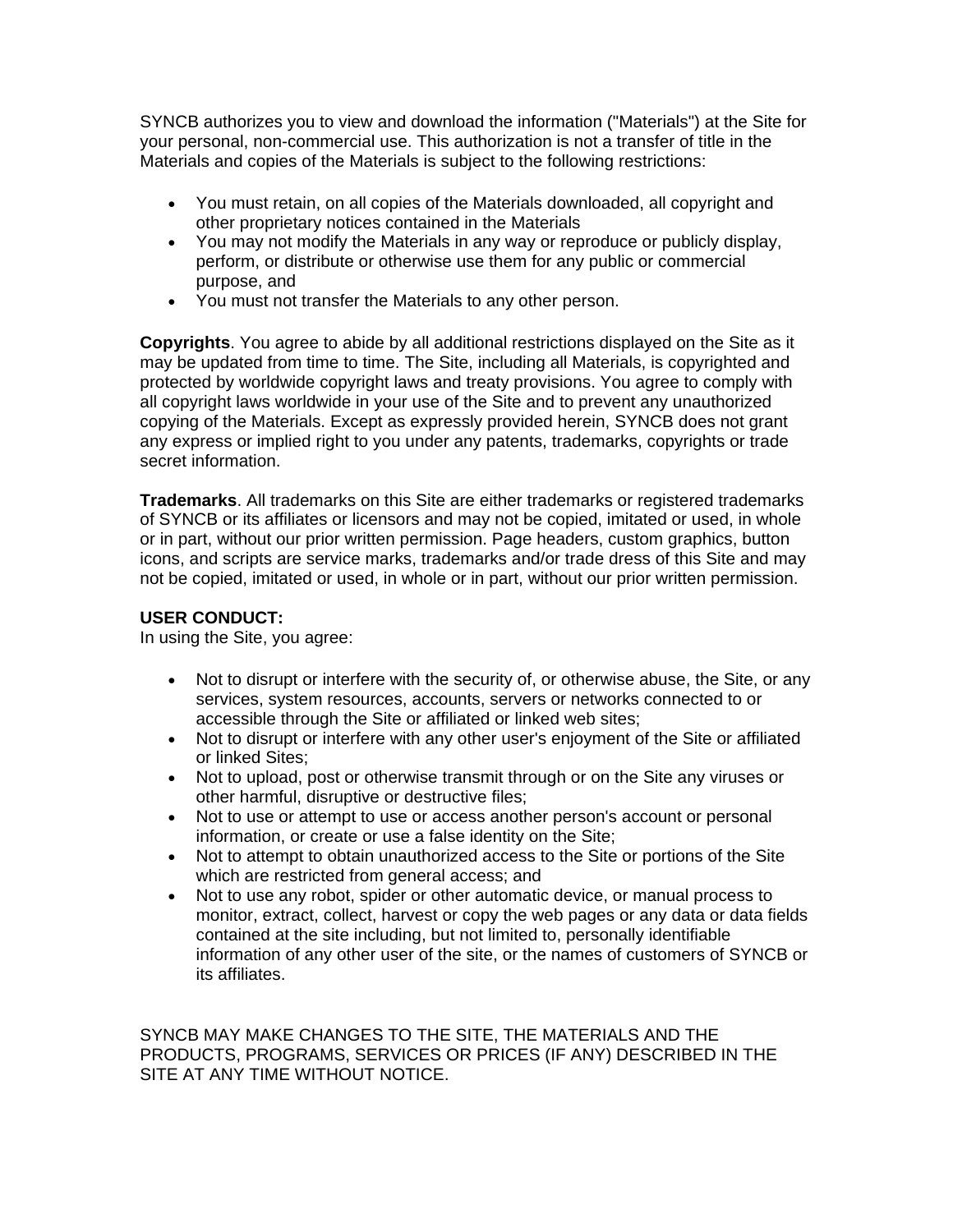SYNCB DOES NOT MAKE ANY WARRANTY THAT YOUR USE OF THIS SITE OR THE MATERIALS WILL BE UNINTERRUPTED, TIMELY, SECURE, OR ERROR FREE, OR THAT DEFECTS, IF ANY, WILL BE CORRECTED. SYNCB ASSUMES NO RESPONSIBILITY FOR ANY DAMAGES THAT MAY BE SUFFERED BY YOU, INCLUDING, BUT NOT LIMITED TO, LOSSES FROM DELAYS, NONDELIVERIES OF CONTENT OR ANY COMMUNICATIONS, ERRORS, SYSTEM DOWN TIME, MISDELIVERIES OR MISCOMMUNICATIONS, NETWORK OR SYSTEM OUTAGES, FILE CORRUPTION, OR SERVICE INTERRUPTIONS CAUSED BY THE NEGLIGENCE OF SYNCB, ITS AFFILIATES, ITS LICENSORS, OR YOUR OWN ERRORS AND/OR OMISSIONS. THE SITE, THE INFORMATION AND MATERIALS ON THE SITE, AND ANY SOFTWARE MADE AVAILABLE ON THE SITE, ARE PROVIDED "AS IS" WITHOUT ANY REPRESENTATION OR WARRANTY, EXPRESS OR IMPLIED, OF ANY KIND, INCLUDING, BUT NOT LIMITED TO, WARRANTIES OF MERCHANTABILITY, NONINFRINGEMENT, OR FITNESS FOR ANY PARTICULAR PURPOSE. SOME JURISDICTIONS DO NOT ALLOW FOR THE EXCLUSION OF IMPLIED WARRANTIES, SO THE ABOVE EXCLUSIONS MAY NOT APPLY TO YOU.

### **THIRD-PARTY SITES:**

As a convenience to you, SYNCB may provide, on the Site, links to web sites operated by third parties. SYNCB hereby disclaims liability for any information, materials, products or services posted or offered at any of the third party web sites linked to this site. If you use these sites, you will leave the Site. If you decide to visit any linked site, you do so at your own risk and it is your responsibility to take all protective measures to guard against viruses or other destructive elements. SYNCB makes no warranty or representation regarding, and does not endorse, any linked web sites or the information appearing thereon or any of the products or services described thereon. Any such site may contain material, data or information provided, posted or offered by third parties, including but not limited to advertisements and postings in online community discussions. You agree that neither SYNCB nor its affiliates, business partners or service providers shall have any liability whatsoever to you for any such third party material, data or information.

**Links from Other Web Sites.** All links to this Site must be approved in writing by SYNCB.

### **INFORMATION PROVIDED BY YOU:**

SYNCB does not want you to, and you should not, send any confidential or proprietary information to SYNCB via the Site, except for certain information requested in a Debt Cancellation benefit request or in connection with customer service. You further recognize that SYNCB does not want you to, and you warrant that you shall not, provide any information or materials to SYNCB that are defamatory, threatening, obscene, harassing, or otherwise unlawful, or that incorporates the proprietary material of another.

#### **LIMITATION OF DAMAGES:**

IN NO EVENT SHALL SYNCB OR ANY OF ITS AFFILIATES OR SUBSIDIARIES BE LIABLE TO ANY ENTITY FOR ANY DIRECT, INDIRECT, SPECIAL, CONSEQUENTIAL OR OTHER DAMAGES INCLUDING, WITHOUT LIMITATION, ANY LOST PROFITS, BUSINESS INTERRUPTION, LOSS OF INFORMATION OR PROGRAMS OR OTHER DATA ON YOUR INFORMATION HANDLING SYSTEM THAT ARE RELATED TO THE USE OF, OR THE INABILITY TO USE, THE CONTENT, MATERIALS, AND FUNCTIONS OF THE SITE OR ANY LINKED WEBSITE, EVEN IF SYNCB IS EXPRESSLY ADVISED OF THE POSSIBILITY OF SUCH DAMAGES. IN NO EVENT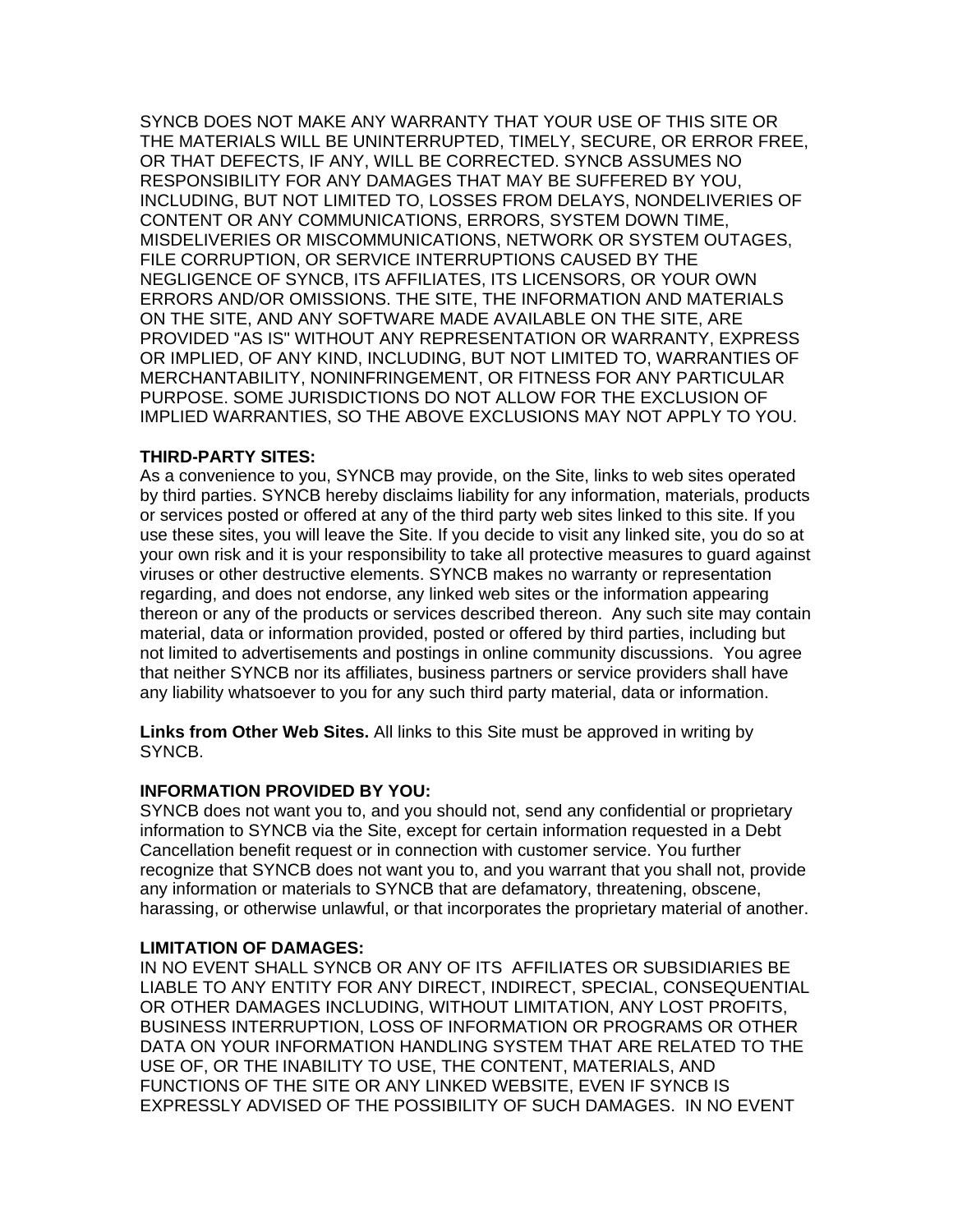SHALL THE AGGREGATE LIABILITY OF SYNCB, ITS AFFILIATES, AND ITS DIRECTORS, OFFICERS, EMPLOYEES AND AGENTS, EXCEED ONE HUNDRED DOLLARS (\$100), REGARDLESS OF THE CAUSE OF ACTION, WHETHER IN CONTRACT, TORT OR OTHERWISE. THE NEGATION OF DAMAGES SET FORTH ABOVE ARE FUNDAMENTAL ELEMENTS OF THE BASIS OF THE BARGAIN BETWEEN SYNCB AND YOU. THIS SERVICE AND THE MATERIALS WOULD NOT BE PROVIDED WITHOUT SUCH LIMITATIONS. THE LIMITATIONS OF LIABILITY AND DISCLAIMERS HEREIN CONTAINED APPLY REGARDLESS OF THE FORM OF ACTION, WHETHER IN CONTRACT, WARRANTY, STRICT LIABILITY, NEGLIGENCE OR OTHER TORT AND SHALL SURVIVE THE TERMINATION OF YOUR USE OR ACCESS TO THE SITE, A FUNDAMENTAL BREACH OR BREACHES, OR THE FAILURE OF THE ESSENTIAL PURPOSE OF THE CONTRACT OR THE FAILURE OF AN EXCLUSIVE REMEDY.

### **CHANGES:**

SYNCB reserves the right, at its sole discretion, to change, modify, add or remove any portion of this Agreement in whole or in part, at any time. Changes in this Agreement will be effective when notice of such changes is posted on the Site. Your continued use of the Site after any changes to this Agreement are posted will be considered acceptance of those changes. SYNCB may terminate, change, suspend or discontinue any aspect of the Site, including the availability of any features of the Site, at any time. SYNCB may remove, modify or otherwise change any content, including that of third parties, on or from the Site. SYNCB also may impose limits on certain features and services or restrict your access to part or all of the Site without notice or liability. SYNCB may terminate the authorization, rights and license given above and, upon such termination, you shall immediately destroy all Materials. SYNCB may terminate your use of the Site at any time in its sole discretion.

### **ACCESS TO PRODUCT AND SERVICE INFORMATION.**

You agree that the features and information available within this Site do not supersede, replace or otherwise modify the rights or obligations of you, SYNCB or its parent, subsidiaries or affiliates pursuant to the agreement(s) applicable to such products or services.

### **INTERNATIONAL USE AND CHOICE OF LAW:**

The Site is controlled operated and administered by SYNCB and its service providers from its offices within the United States of America. Access to the Site from territories where its contents are illegal is prohibited. SYNCB's Web Site Usage Agreement shall be governed by the laws of the State of New York and the federal laws of the United States of America, without giving effect to their conflict of laws provisions. For all disputes arising from or related to the Site, you agree to submit to the personal and exclusive jurisdiction of the state and federal courts located in New York. This Agreement constitutes the entire agreement between SYNCB and you with respect to the terms of usage for the Site. Any cause of action you may have with respect to your use of the Site must be commenced within one (1) year after the claim or cause of action arises. If for any reason a court of competent jurisdiction finds any provision of this Agreement or portion thereof to be invalid or unenforceable, that provision shall be enforced to the maximum extent permissible so as to affect the intent of this Agreement, and the remainder of this Agreement shall continue in full force and effect.